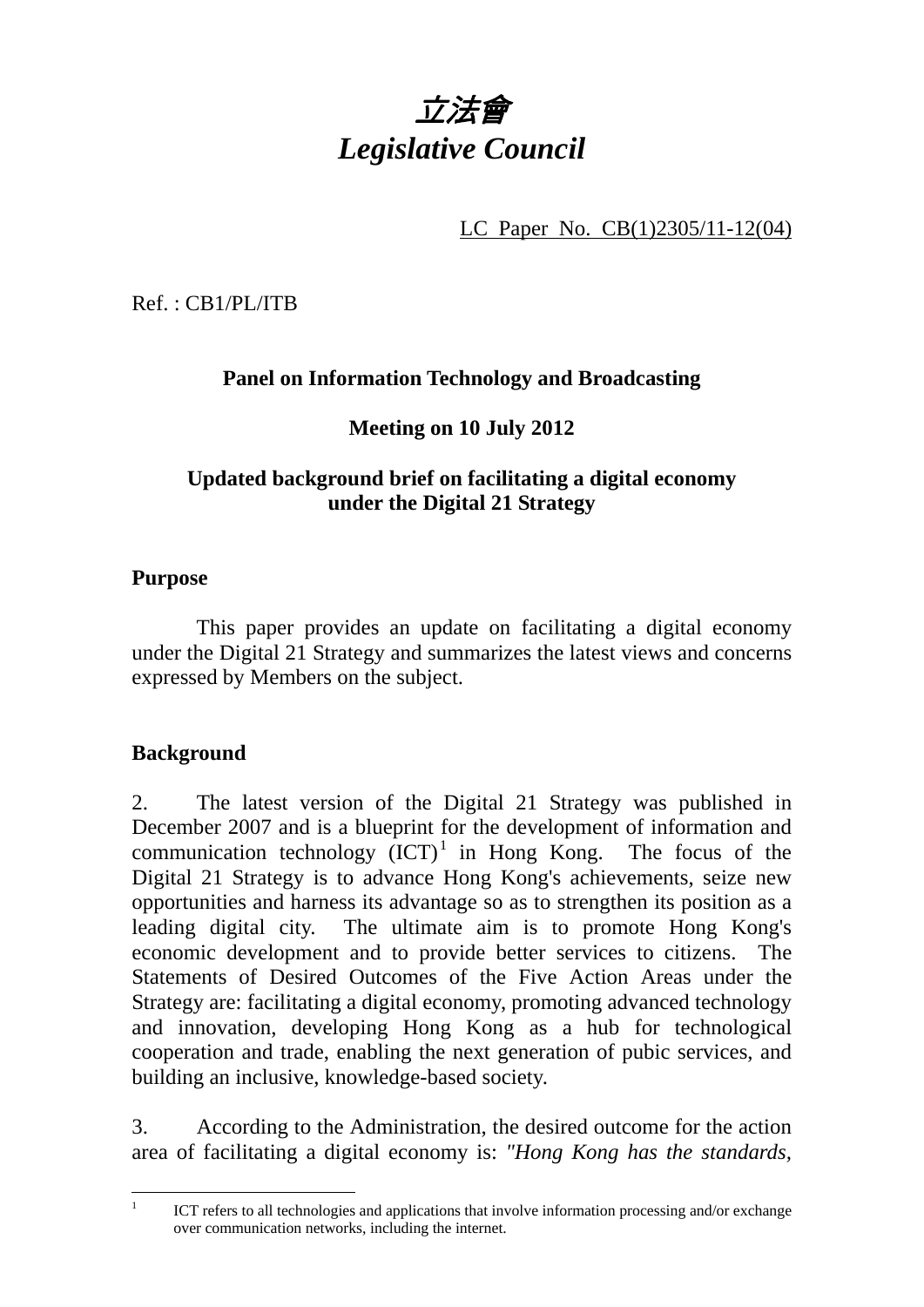*infrastructure, legal framework and talent that are needed to facilitate a vibrant digital economy, and to enable our core industries to sustain and improve their competitive position. Our community, individuals and businesses are aware of the opportunities brought by a knowledge-based society and have confidence in their ability, skills and professionalism to take full advantage of the opportunities to enhance our economic prosperity and quality of life."*

#### **Previous discussions**

4. The Panel on Information Technology and Broadcasting (the Panel) generally supported the development of the Digital 21 Strategy and received regular reports from the Administration on the implementation. Panel members' views and concerns in respect of the progress made in facilitating a digital economy were summarized in the ensuing paragraphs.

### Hong Kong's competitiveness in ICT

5. At the Panel meeting on 11 July 2011, members expressed concern that in the Chinese Academy of Social Sciences (CASS) Study in 2011, Hong Kong ranked only the 37th in the Information Technology Infrastructure Index under Infrastructure Facilities Competitiveness, and a mere 26th place in Science and Technology Competitiveness. Panel members were concerned about the discrepancies between the findings of the CASS Study and those of the Boston Consulting Group (the BCG Report), which reaffirmed Hong Kong's position as a leading digital city. The Administration advised that the two reports had different scopes and research methodologies and could not be compared directly. The BCG Report focused on the Internet economy of Hong Kong, whereas the CASS Study focused on overall competitiveness of Chinese cities. In fact, in terms of mobile and Internet penetration rates, Hong Kong ranked amongst the highest in the world.

#### Support for ICT small and medium enterprises

6. At the Panel meeting on 11 July 2011, members urged the Administration to provide assistance to the small and medium enterprises (SMEs) of the ICT sector, in particular the Internet content providers, to develop the Mainland market and benefit from the closer economic integration with the Mainland under the Mainland and Hong Kong Closer Economic Partnership Arrangement (CEPA). The Administration advised that various segments of telecommunications services had been liberalized under CEPA to allow Hong Kong service suppliers to set up joint venture enterprises with shareholding not exceeding 50% in the Mainland and to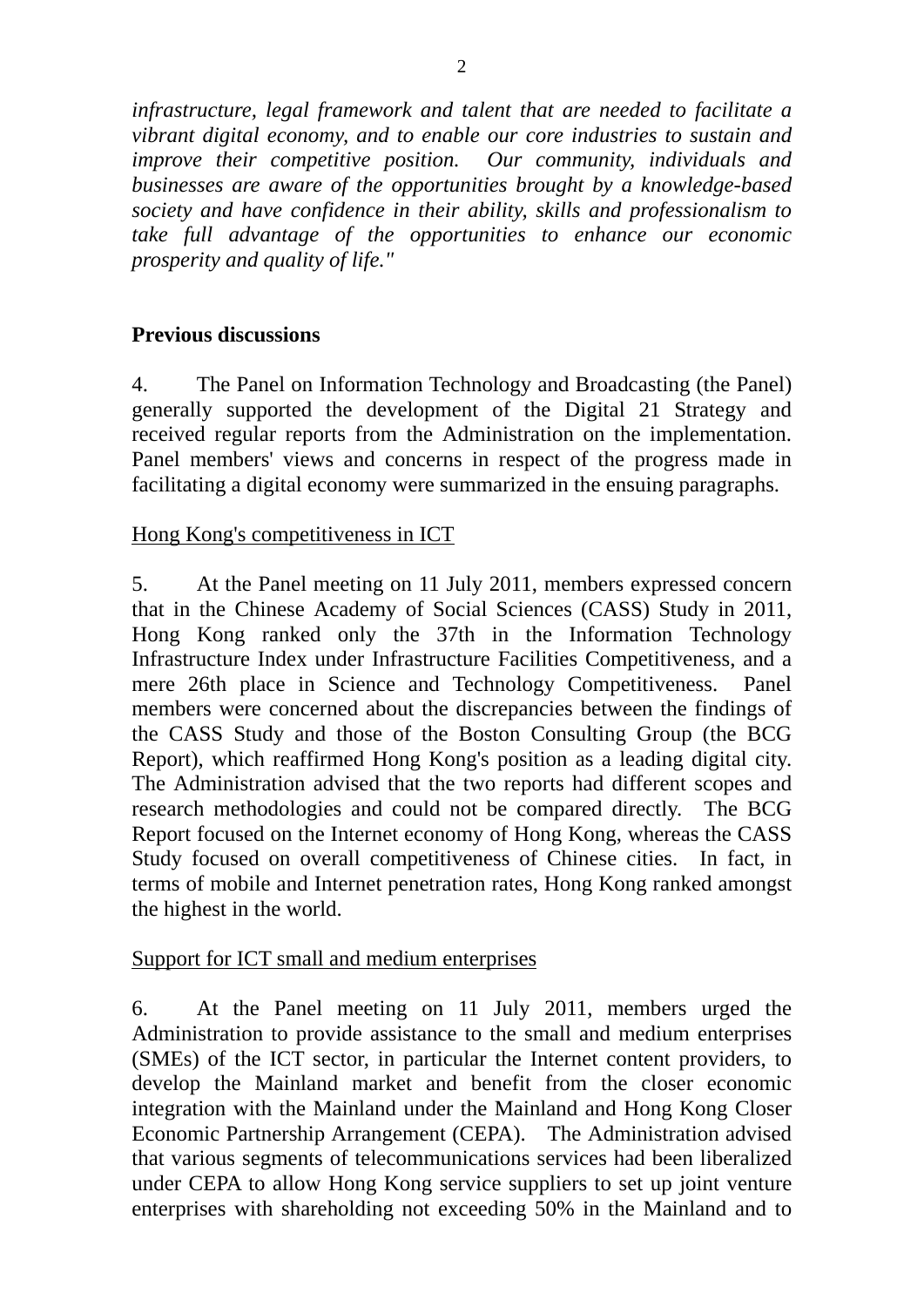provide various types of value-added telecommunications services. These included Internet data centre services, store and forward services, call centre services, Internet access services, content services and Internet Protocol (IP) based virtual private network services.

7. At the Panel meeting on 12 April 2012, the Administration briefed members on the progress of the Cyberport Project. Some Panel members opined that the Cyberport had not yet managed to achieve some of its public missions, such as "to create a strategic cluster of quality IT and IT related companies critical to the development of Hong Kong into a leading digital city in the region". These members opined that apart from fostering IT exchanges with the Mainland, Hong Kong should also step up exchanges with other countries in the Asia Pacific region such as Korea and Taiwan. The Hong Kong Cyberport Management Company Limited advised that in order to help the incubatees survive after graduation from the Incubation Programme, the Cyberport had established the Collaboration Centre which aimed at assisting SMEs in the ICT sector to explore and capture emerging business opportunities in other markets such as the Mainland. The Administration also advised that in pursuit of its public missions, the Cyberport announced in 2011 its plans to invest HK\$100 million in Hong Kong's ICT over a period of three years.

## ICT manpower development

8. At the Panel meeting on 11 July 2011, members expressed concern about certain weaknesses in Hong Kong's human capital compared to other Chinese cities, namely the lower rate of enrolment in universities of secondary school graduates, and the lower academic qualifications of the working population. The Administration advised that it would foster an environment in which a well-qualified IT workforce could flourish and meet the needs of the society. In this regard, the Cyberport had implemented the IT Internship Co-ordination & Facilitation Programme and the IT Exchange Programme. The Administration had been working with the industry and academia to enhance the portfolio of ICT professional qualifications.

#### Data centre development

9. At the Panel meeting on 11 July 2011, members noted the development of data centres in Qianhai of Shenzhen and Foshan, and urged the Administration to encourage the setting up of such data centres in Hong Kong in the face of keen competition from the neighbouring cities. The Administration advised that in 2010-2011, about eight hectares of land in the Tseung Kwan O Industrial Estate were granted by the Hong Kong Science and Technology Parks Corporation for the development of data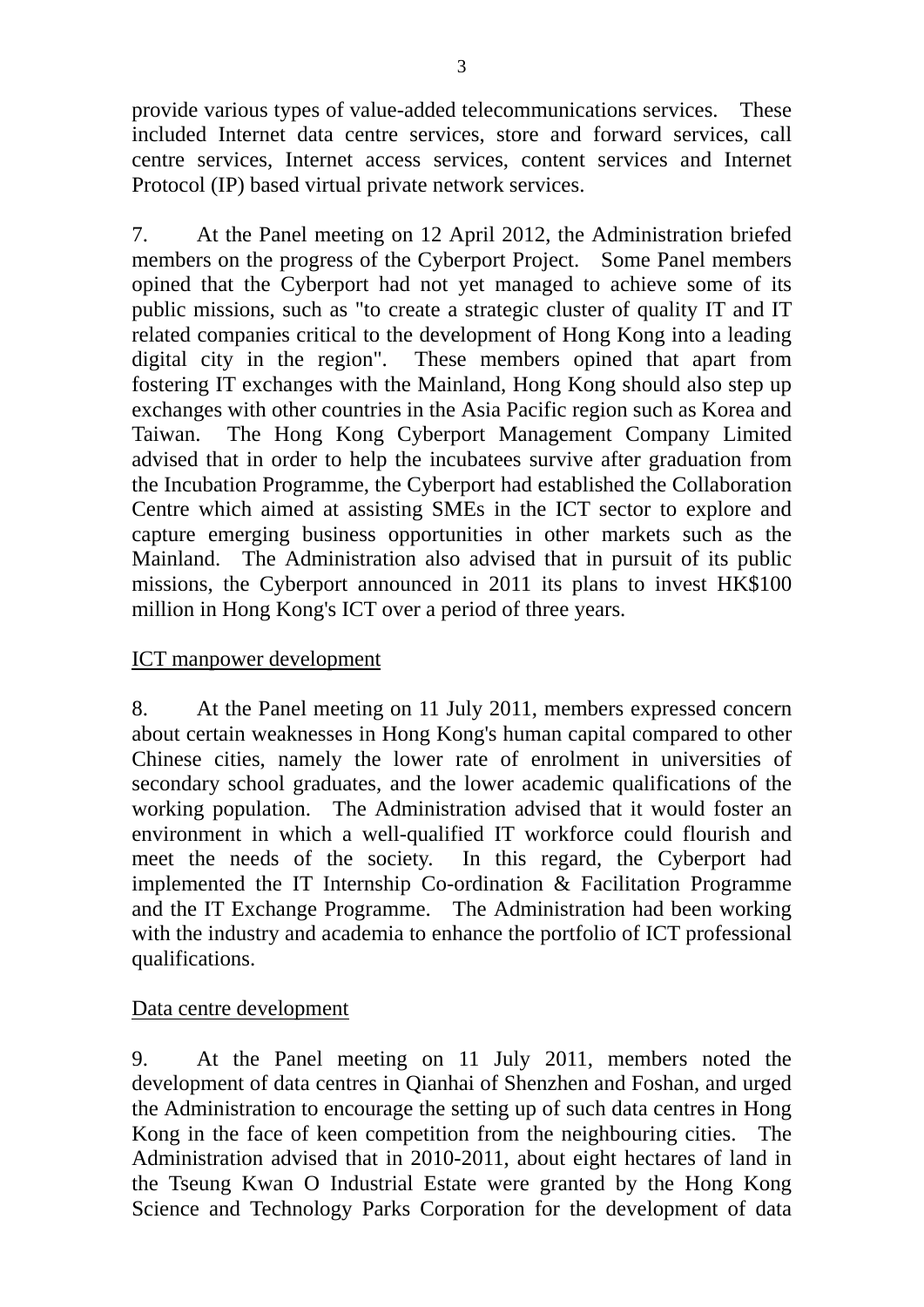centres. Meanwhile, the Administration would promote the use of industrial buildings for developing data centres with mid-tier requirements. The Administration would continue to implement facilitation measures for the ICT sector, including the identification of suitable land for the setting up of data centres.

10. According to the Administration, since the Financial Secretary announced in the 2011-12 Budget the policy to facilitate the development of high-tier data centres, the Administration had introduced the following facilitation measures:

- (a) One-stop portal: launched in July 2011 to provide information on policy and technical issues relating to data centre development in Hong Kong;
- (b) Facilitation Unit: launched in July 2011 to offer proactive and one-stop advice to parties seeking information or help on data centre development in Hong Kong; and
- (c) Government facilitation: the Office of the Government Chief Information Officer had been collaborating with the departments concerned to identify scope for streamlining, fine-tuning the regulatory regime to better serve the legitimate needs of data centres, and expediting the vetting processes.

11. The Government subsequently announced in the 2012-13 Budget a series of measures to facilitate the timely development of data centres to further promote the industries where Hong Kong enjoyed competitive advantages and sustain Hong Kong's competitiveness as a regional hub and international financial centre. The Administration would introduce two new measures to encourage optimization of existing industrial buildings or industrial lots for data centre development. The first would exempt the waiver fee for changing parts of industrial building aged 15 years or above into data centre use. The exemption would be applicable to data centres of all tiers. The other measure concerned the development of high-tier data centres involving lease modification on industrial lots, regarding which the Government would assess the premium for lease modification on the basis of actual development intensity and high-tier data centre use instead of optimal use.